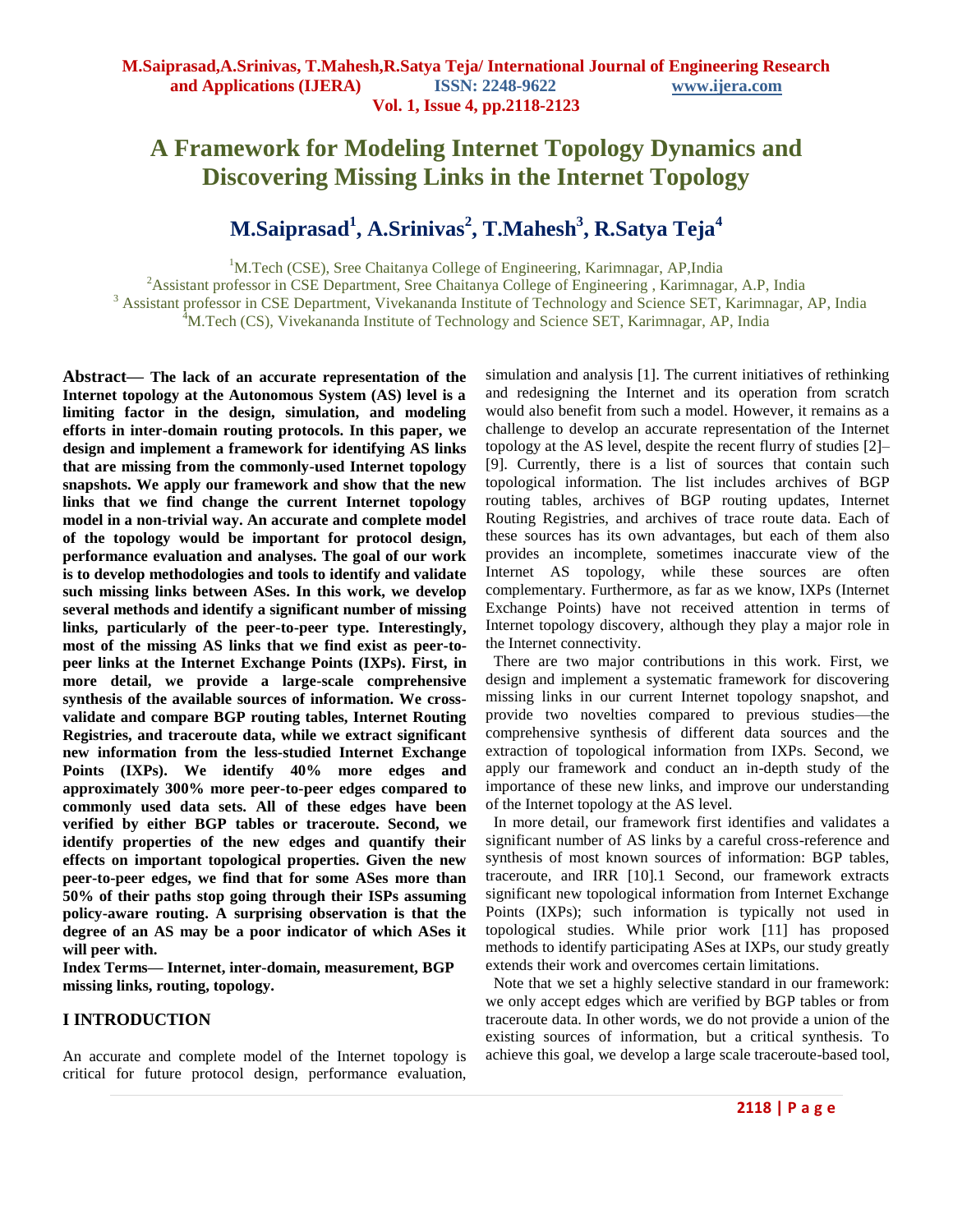RETRO, to confirm the existence of edges, which we suspect exist.

 We arrive at several interesting observations. First, we find a significant number of new edges, including 40% more edges (15%) and approximately 300% more peer-to-peer edges (65%) as compared to the widely used Oregon Routeviews data set (all available BGP routing tables, respectively). Second, most of the newly discovered edges are peer-to-peer edges: the current topological models have a bias by under-representing peer-to peer edges. Third, most missing peer-to-peer AS links that we find are at the IXPs: Our results show that nearly 95% of the peer-to-peer links missed from the BGP tables are incident at IXPs. This suggests that exploring the connectivity at IXPs may help us identify hidden edges between ASes that participate at IXPs. Fourth, IRR is a good source of hints for finding new edges, especially after it is filtered using a state of the art tool [12] for this purpose.

 We find that the new edges significantly change our view of the Internet AS topology, and we also identify interesting patterns of the new edges. First, the new edges change the models of Internet routing and financial implications that previous research studies may have arrived at by using the incomplete topology models.

 We quantify the routing decision changes in the routing model due to the peer-to-peer edges not considered previously. We find that for some ASes (mostly of degrees 10 to 300), more than 50% of their paths stop going through a provider, compared to a less complete topology. The financial implication is that these ASes maynot pay their providers to the extent that was earlier expected. Clearly, business-oriented studies should consider all peer-to peer edges for accurate results. Second, we find that provider-customer and peer-to-peer edges have significantly different properties and they should be modeled separately: We find that the degree distribution of the provider-customer only edges can be accurately described by a power-law (with correlation coefficient higher than99%) in all the topological instances that we examine. In contrast, degree distribution of the peer-to-peer only edges is better described by a Weibull distribution with correlation coefficient higher than 99%, which corroborates previous studies [9], [7]. Third, the degrees of the nodes of a peer-to-peer link can vary significantly: 50% of the peer-to-peer edges are between nodes whose degrees, d1, d2 differ a lot either in absolute ( $|d1 - d2 > 144|$ ) or relative value  $(\text{max } (d1/d2, d2/d1) > 4)$ . This has direct implications on how we think about and model peer-to-peer edges. For instance, this observation suggests that researchers need to use caution when using the degree as an indication of whether two ASes could have a peer-to-peer relationship. Our results can provide guidelines to AS policy inference algorithms, which partly rely on the node degree. Fourth, we provide an educated guess on

how many edges we may still be missing. We estimate the edges to be roughly 35% compared to the peer-to-peer edges we know at the end of this study.

 The rest of this paper is organized as follows. We review the data sources and previous work in Section II. In Section III, we present our framework and the motivation behind its design. In section IV, we discuss the impact of the new edges. In Section IV, we summarize our work.

### **II. BACKGROUND**

A. Data Sources and Their Limitations

In this section, we describe the most popular data sources and their two main limitations: incompleteness and a bias in the nature of the discovered links.

 BGP routing table dumps are probably the most widely used resource that provides information on the AS Internet topology. Each table entry contains an AS path, which corresponds to a set of AS edges. Several sites collect tables from multiple BGP routers, such as Routeview [13] and RIPE/RIS [14]. An advantage of the BGP routing tables is that their link information is considered reliable. If an AS link appears in a BGP routing table dump, it is almost certain that the link exists. However, limited number of vantage points makes it hard to discover a more complete view of the AS-level topology. A single BGP routing table has the union of "shortest" or, more accurately, preferred paths with respect to this point of observation.Asa result, such a collection will not see edges that are not on any preferred path for this point of observation. Several theoretical and experimental efforts explore the limitations of such measurements [15], [16]. Worse, such incompleteness may be statistically biased based on the type3 of the links. Some types of AS links are more likely to be missing from BGP routing table dumps than other types. Specifically, peer-to-peer links are likely to be missing due to the selective exporting rules of BGP. Typically, a peer-to-peer link can only be seen in a BGP routing table of these two peering ASes or their customers. A recent work [9] discusses in depth this limitation.

 BGP updates are used in previous studies [3], [5] as a source of topological information and they showthat by collecting BGP updates over a period of time, more AS links are visible. This is because as the topology changes, BGP updates provide transient and ephemeral route information. However, if the window of observation is long, an advertised link may cease to exist [3] by the time that we construct a topology snapshot. In other words, BGP updates may provide a superimposition of a number of different snapshots that existed at some point in time. Recently, Oliveira et al. [17] explicitly distinguished this commonly overlooked "liveness problem" from the "completeness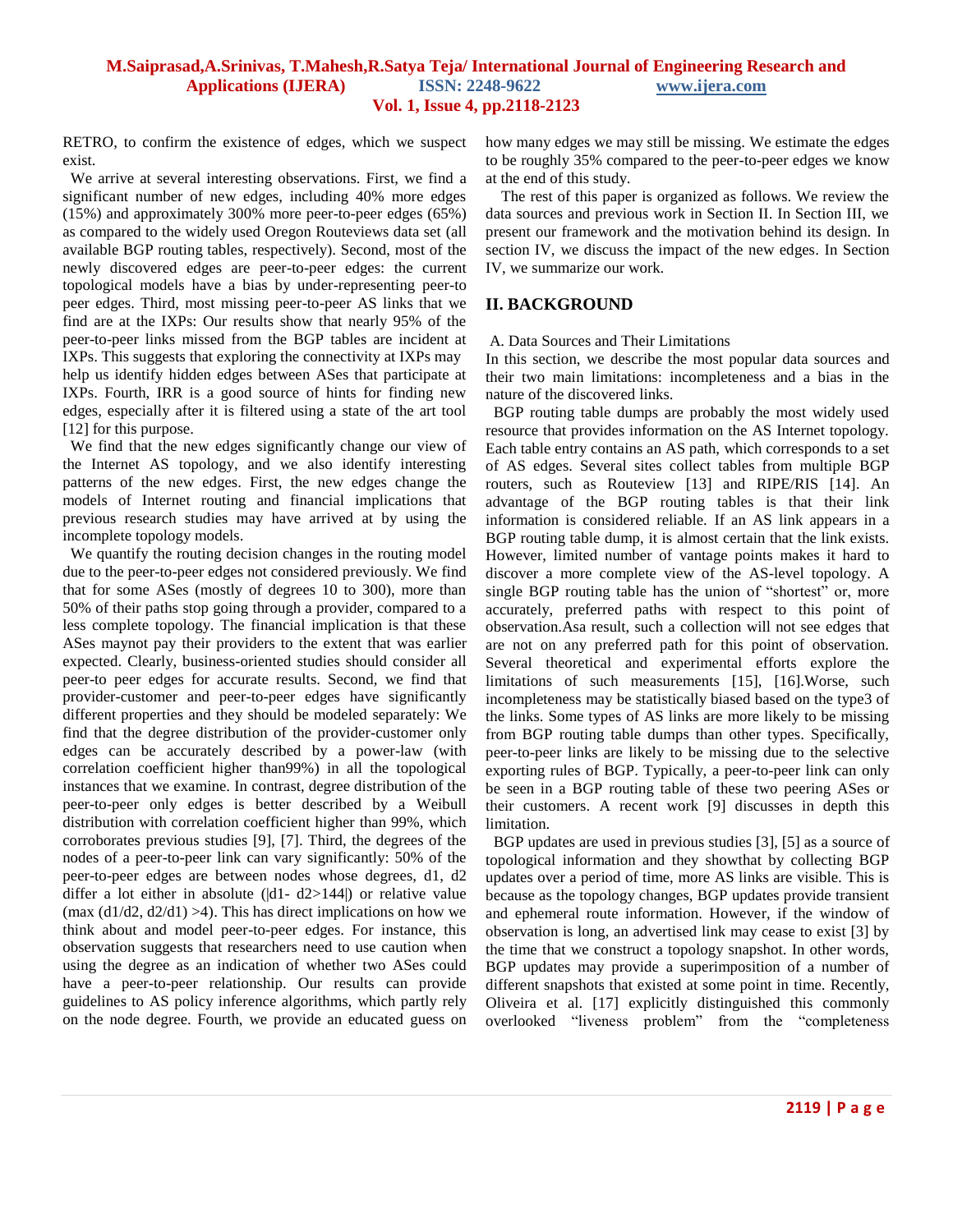problem", which is the central topic of this paper. Note that BGP updates are collected at the same vantage points as the BGP tables in most collection sites. Naturally, topologies derived from BGP updates share the same statistical bias per link type as from BGP routing tables: peer-to-peer links are only to be advertised to the peering ASes and their customers. This further limits the additional information that BGP updates can provide currently. On the other hand, BGP updates could be useful in revealing ephemeral backup links over long period of observation, along with erroneous BGP updates.

 By using traceroute, one can explore IP paths and then translate the IP addresses to AS numbers, thus obtaining AS paths. Similar to BGP tables, the traceroute path information is considered reliable, since it represents the path that the packets actually traverse. On the other hand, a traceroute server explores the routing paths from its location towards the rest of the world, and thus, the collected data has the same limitations as BGP data in terms of completeness and link bias. One additional challenge with the traceroute data is the mapping of an IP path to an AS path. The problem is far from trivial, and it has been the focus of several recent efforts [18]–[20].

 Internet Routing Registry (IRR) [10] is the union of a growing number of world-wide routing policy databases that use the Routing Policy Specification Language (RPSL). In principle, each AS should register routes to all its neighbors (that reflect the AS links between the AS and its neighbors) with this registry. IRR information is manually maintained and there is no stringent requirement for updating it. Therefore, without any processing, AS links derived from IRR are prone to human errors, could be outdated or incomplete. However, the up-todate IRR entries provide a wealth of information that could not be obtained from any other source. A recent effort [12] shows that, with careful processing of the data, one can extract a nontrivial amount of correct and useful information.

#### B. Related Work and Comparison

 There has been a large number of measurements studies related to topology discovery, with different goals, at different times, and using different sources of information.

 Our work has the following characteristics that distinguish it from most previous other efforts, such as [9], [2]: 1) We make extensive use of topological information from the Internet Exchange Points to identify more edges. It turns out that IXPs ―conceal‖ many links which did not appear in most previous topology studies. 2) We use a more sophisticated, comprehensive and thorough tool [12] to filter the less accurate IRR data, which was not used by previous studies. 3) We employ a "guess-and-verify" approach for finding more edges by identifying potential edges and validating them through targeted traceroutes. This greatly reduced the number of traceroutes that were needed. 4) We accept new edges conservatively and only when they are confirmed by a BGP table or a traceroute. In contrast, some of the previous studies included edges from IRR without confirming them with traceroute.

 The most relevant previous work is done by Chang et al. [2] with data collected in 2001. They identify new edges by looking at several sources of topological information including BGP tables and IRR. They estimate that 25%-50% AS links were missing from Oregon Routeview BGP table, the most commonly used data set for AS topology studies. Their work was an excellent first step towards a more complete topology.

 In a parallel effort, Cohen and Raz [9] identify missing links in the Internet topology. Our studies corroborate some of the observations there. Note that, their work does not include an exhaustive measurement, data collection and comparison effort as our work. For example, IXP information was not used in their work.

 Several other interesting measurement studies exist. Net-Dimes [4] is an effort to collect large volumes of host-based traceroute information. The key here is to increase the number of traceroute points by turning cooperative end hosts into observation points. The challenge now becomes the measurement noise removal, the collection, and processing of the information [21]. Our approach and NetDimes could complement and leverage each other towards a more complete and accurate topology. Donnet et al. [22] propose efficient algorithms for large-scale topology discovery by traceroute probes. Rocketfuel [23] explores ISP topologies using traceroutes. In [5], the authors examine the information contained in BGP updates.

 Most of these studies and our work seek a complete snapshot of the Internet topology. In otherwords, short-lived backup links are most likely not included in most such studies. Some ASes have such links, which normally are not "visible" unless the primary links are down. Recently, active BGP probing [8] has been proposed as a method for identifying backup AS links, and this could complement our work and the efforts mentioned above.

 There are several efforts that study the topology and they would benefit from an accurate and complete topology. A plethora of efforts attempts to model the topology and to generate realistic topologies (e.g., [24]). Some studies [15], [25] document the limitations of the sources of topological information, but without necessarily attempting to identify a more complete topology. A recent study [7] models the evolution of the Internet topology by investigating the process of AS peerings. Another recent work [17] models the evolution using a constant rate birth–death process. Our work can be seen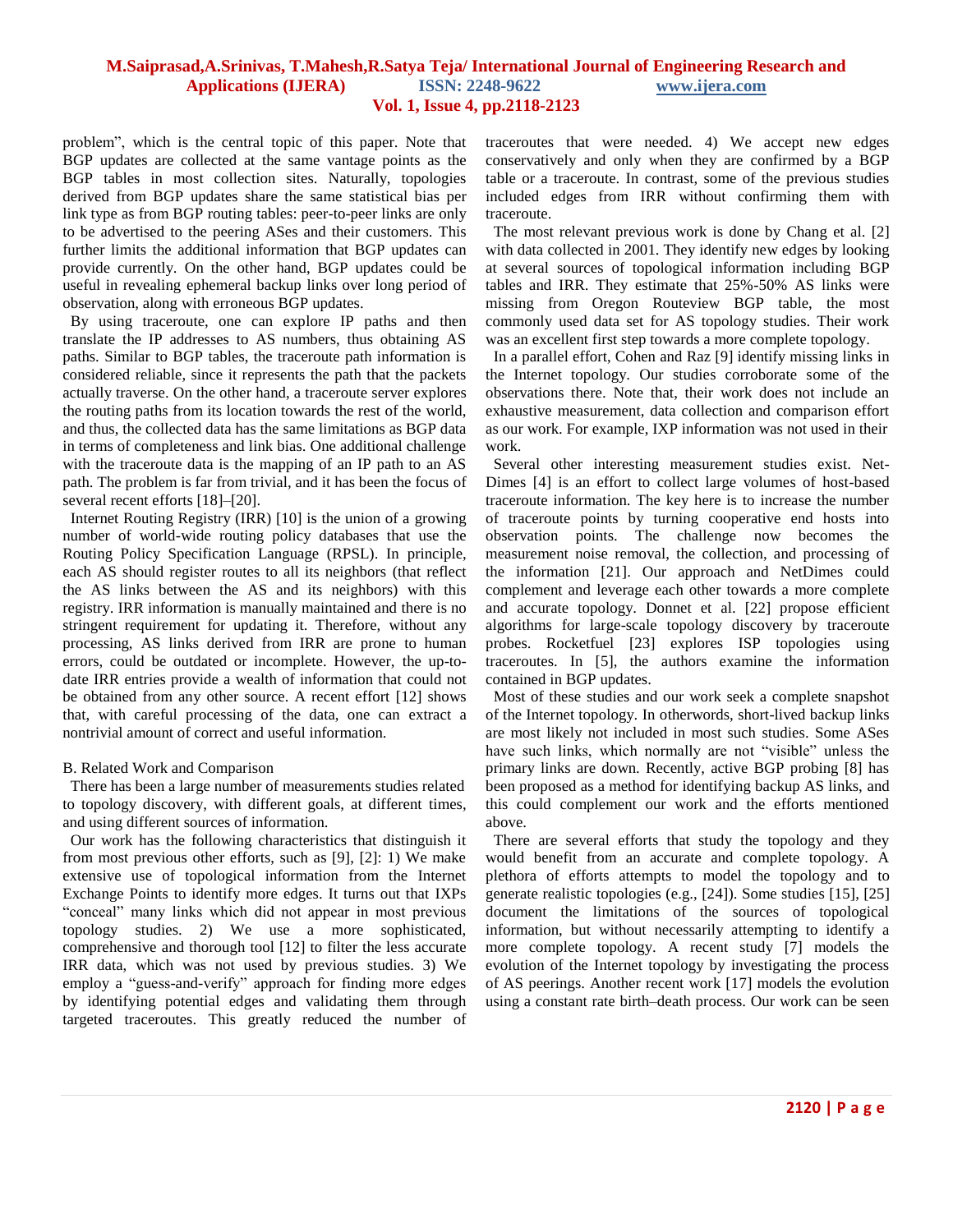as a basis that can provide more complete and accurate information for such studies.

 The exhaustive identification of IXP participants has received limited attention. Most previous work focuses on identifying the existence of IXPs. Xu et al. [11] develop what appears to be the first systematic method for identifying IXP participants. Inspired by their work, our approach subsumes their method, and thus, it provides more complete and accurate results.

### **III. FRAMEWORK FOR FINDING MISSING LINKS**

 In this section, we present a systematic framework for extracting and synthesizing the AS level topology information from different sources. The different sources have complementary information of variable accuracy. Thus, we cannot just simply take the union of all the edges. A careful synthesis and cross-validation is required. At the same time, we are interested in identifying the properties of the missing AS links.

 In a nutshell, our study arrives at three major observations regarding the properties of the missing AS links: 1) most of the missing AS edges are of the peer-to-peer type; 2) most of the missing AS edges from BGP tables appear in IRR; and 3) most new found AS edges are incident at IXPs. At different stages of the research, these three observations direct us to discover even more edges, some of which do not appear in any other source of information currently.

 We present an overview of our work in order to provide the motivation for the different steps that we take. We start with the data set from Oregon routeviews BGP table Dump (OBD) [13], the BGP table dumps collected at route-views.oregon-ix. net, which is by far the most widely used data archive. Our work consists of four main steps.

**A. BGP routing tables:** We consider the AS edges derived from multiple BGP routing table dumps [3], and compare them to the Routeview data (OBD). The question we try to answer is what the information that the new BGP tables bring is. We use the term BD to refer to the union data from all available BGP table Dumps. Table I lists the acronyms for our data sets.

**B. IRR data:** We systematically analyze the IRR [10] data and identify topological information that seems trustworthy by

| <b>TABLE I</b>                          |  |
|-----------------------------------------|--|
| TOPOLOGICAL DATA SETS USED IN OUR STUDY |  |

| 1919200101122111119219202221192011922 |                                                      |  |  |  |
|---------------------------------------|------------------------------------------------------|--|--|--|
| <b>OBD</b>                            | The Oregon routeviews BGP table dump                 |  |  |  |
| BD                                    | OBD and other additional BGP table dumps             |  |  |  |
| <b>IRRnc</b>                          | IRR edges processed by Nemecis with                  |  |  |  |
|                                       | non-conflicting policy declarations                  |  |  |  |
| IRRdual                               | IRRnc edges correctly declared by both adjacent ASes |  |  |  |
| BD+IRR                                | BD and the edges of IRRdual confirmed by RETRO       |  |  |  |
| <b>IXPall</b>                         | Union of cliques of IXP participants                 |  |  |  |
| ALI.                                  | BD+IRR and the potential IXP edges                   |  |  |  |
|                                       | that are confirmed by RETRO                          |  |  |  |

| STATISTICS OF THE TOPOLOGIES |
|------------------------------|
|                              |

| Name       | Nodes | Edges | $p-c$ | p-p   |
|------------|-------|-------|-------|-------|
| <i>OBD</i> | 19.8k | 42.6k | 36.7k | 5.5k  |
| RD.        | 19.9k | 51.3k | 38.2k | 12.7k |
| $BD+IRR$   | 19.9k | 56.9k | 38.2k | 18.3k |
| ALL.       | 19.9k | 59.5k | 38.2k | 20.9k |

Nemecis [12]. We follow a conservative approach, given that IRR may contain some outdated and/or erroneous information. We do not accept new edges from IRR, even after our first processing, unless they are confirmed by traceroutes (using our RETRO tool). Overall, we find that IRR is a good source of hints for missing links. For example, we discover that more than

80% of the new edges found in the new tables (i.e., the AS edges in BD but not in OBD) already exist in IRR. Even compared to BD, IRR has significantly more edges, which are validated by RETRO as we explain below.

**C. IXPs and potential edges:** We identify a set of potential IXP edges by applying our methodology on inferring IXP participants from Section V. We find that many of the peer-topeer edges missing from the different data sets could be IXP edges.

**D. Validation using RETRO:** We use our traceroute tool, RETRO, to verify potential edges from IRR and IXPs. First, we confirm the existence of many potential edges we identified in the previous steps. We find that more than 94% of the RETROverified AS edges in IRR indeed go through IXPs. We also discover edges that were not previously seen in either the BGP table dumps or IRR. In total, we have validated 300% more peer-to-peer links than those in the OBD data set. The statistics of the topologies generated from the different data sets in our study are listed in Table II.

### **IV. THE IMPACT OF THE NEW EDGES**

We follow a commercial characterization: an AS pays for sending traffic through its provider. How much do the new edges affect these decisions? We count for each AS how many of its paths stop going through one of its providers once the new edges are added. We refer to these paths as ex-provider paths. We plot the number of the ex-provider paths for each node in Fig. 1. We see that the effect on the routing on individual ASes is dramatic: there are many ASes, for each of which, several thousand out of the total 20K paths (to all other ASes) stop going through a provider. Another interesting observation is that the nodes which seem to bene\_t the most from these changes have degrees in the range from 10 to 100 (right y-axis).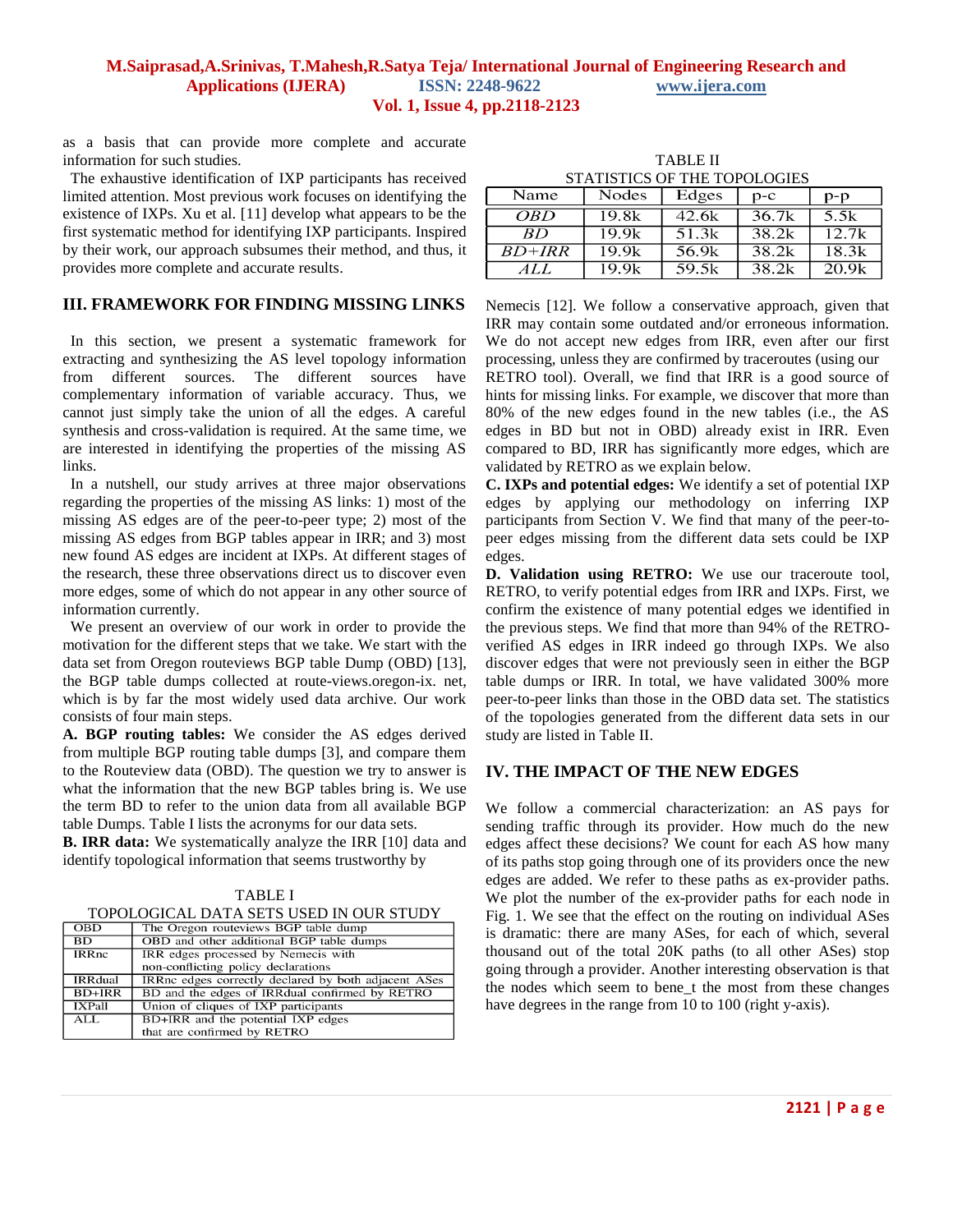

Fig. 1. The number of ex-provider paths (shown as impulses on the left y-axis) of each node in order decreasing node degree (shown as a semi diagonal line corresponding to the right yaxis). The x-axis shows the rank of the nodes in the order of descending degree.

### **V. CONCLUSION**

Accuracy of simulations on Internet protocols and applications is strongly dependent on the correct use of synthetic topologies at large scales. The Internet should not simply be seen as a power law network of transit and stub ASes. The core is a dense mesh of tier-1 ISPs interconnected by peering relationships. At the edge on the other hand, costumer ISPs aim at increasing their peering relationships with other established ASes, through Internet eXchange Points (IXP). Content distribution networks are also increasingly adding peering links with as many as they can afford. The availability of rich topology information from numerous vantage points (at least at the AS-level) calls for an end to blind use of random networks or power law models for simulations. In a nutshell, our work develops a systematic framework for the cross-validation and the synthesis of most available sources of topological information. We are able to find and confirm approximately 300% additional edges. Furthermore, we recognize that Internet Exchange Points (IXPs) hide significant topology information and most of those new discovered peer-to-peer AS links are incident at IXPs. The reason for such a phenomenon is probably because, most missing peer-to-peer links are likely to be at the middle or lower level of the Internet hierarchy, and peering at some IXP is a cost-efficient way for the ASes to setup peering relationships with other ASes. We show that by adding these new AS links, some research results based on previous incomplete topology, such as routing decision and ISP profit/cost, change dramatically. Our study suggest that business-oriented studies of the Internet should make a point of taking into consideration as many peer-to-peer edges as possible. So, how many AS links are

still missing from our new snapshot of the Internet topology? Our findings suggest that if we know the peering matrix of all the IXPs, we might be able to discover most of the missing peerto-peer AS links. Unfortunately, very few IXPs publish their peering matrices. Futhermore, the published peering matrices are not necessarily accurate, complete or up-to-date. In our conservative estimates, there might be still 35% hiding peer-topeer edges, in addition to what we already have in current Internet AS graph. Our future plans have two distinct directions. First, we want to continue the effort towards a more complete Internet topology instance. Using the framework we developed here, we are in a good position to quickly and accurately incorporate new information, such as new BGP routing tables, or new traceroute servers. Second, given our more complete AS topology, we are in a better position to understand the structure of the Internet and the socioeconomic and operational factors that guide its growth. This in turn could help us interpret and anticipate the Internet evolution and, indirectly, give us guidelines for designing better networks in the future.

### **REFERENCES**

[1] S. Floyd and V. Paxson, "Difficulties in simulating the Internet,"

IEEE/ACM Trans. Networking, vol. 9, no. 4, pp. 392–403, Aug. 2001.

[2] H. Chang, R. Govindan, S. Jamin, S. Shenker, and W. Willinger,

―Towards capturing representative AS-level Internet topologies,"

Computer Networks, vol. 44, no. 6, pp. 737–755, 2004.

[3] B. Zhang, R. A. Liu, D. Massey, and L. Zhang, "Collecting the Internet

as-level topology," ACM SIGCOMM Comput. Commun. Rev. (CCR),

vol. 35, no. 1, pp. 53–61, Jan. 2005.

[4] Y. Shavitt and E. Shir, "DIMES: let the Internet measure itself," ACM

SIGCOMM Comput. Commun. Rev. (CCR), vol. 35, no. 5, pp. 71–74,

Oct. 2005.

[5] X. Dimitropoulos, D. Krioukov, and G. Riley, "Revisiting Internet

AS-level topology discovery," in Proc. Passive and Active Measurement

(PAM) Workshop, Boston, MA, 2005.

[6] P. Mahadevan, D. Krioukov, M. Fomenkov, B. Huffaker, X. Dimitropoulos,

K. claffy, and A. Vahdat, "The Internet AS-level topology: